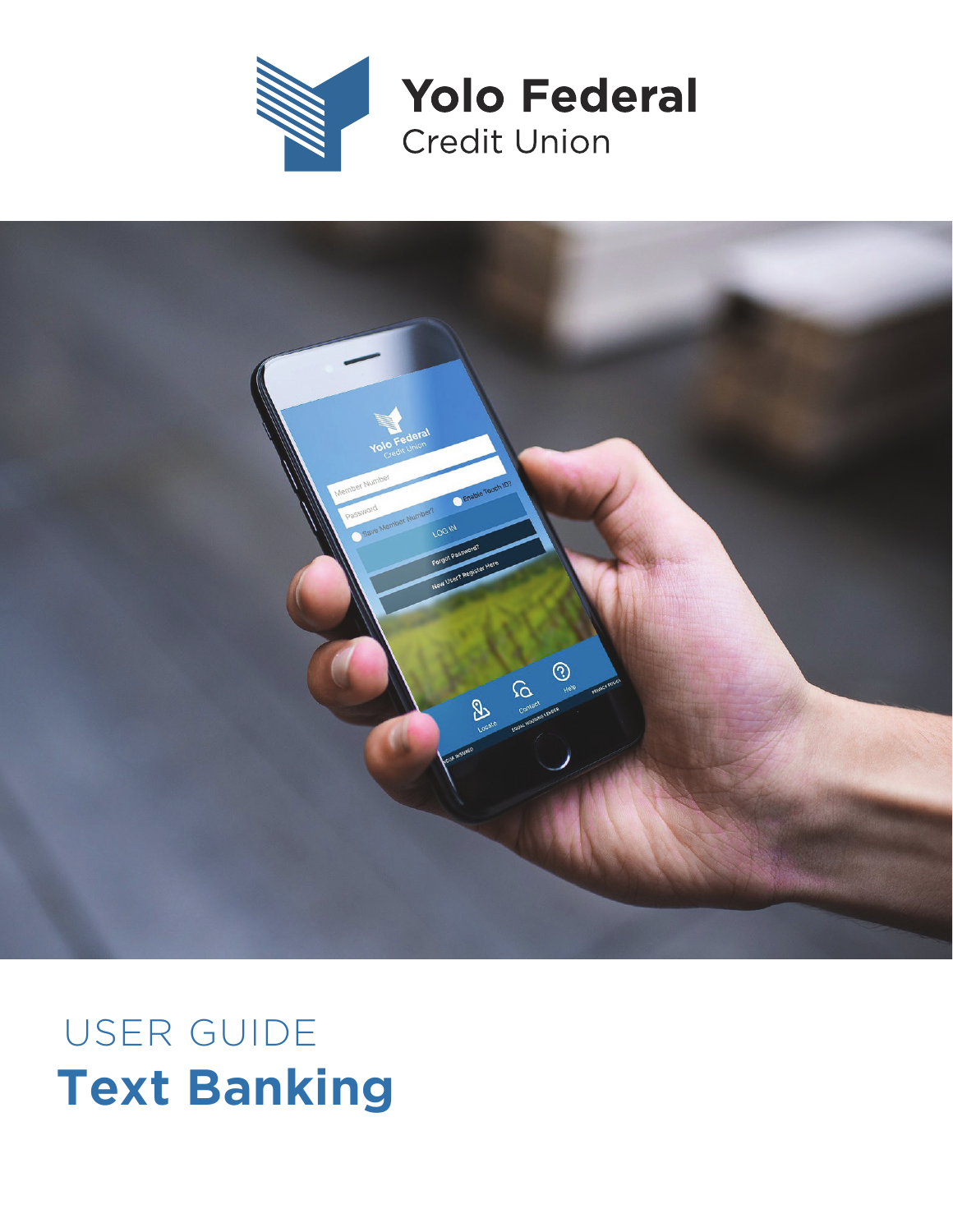## Text Banking

The Text Banking feature allows you to check your balance, recent history, or make account transfers with a text message. To enable Text Banking, you will need to click the Settings Gear Symbol in the top right-hand corner of your screen.



You will then click Settings under the personalize menu. The Settings window will pop-up. Under General Settings, select Text Banking.

| ۰                     | $\sim$                  |  |
|-----------------------|-------------------------|--|
| Menu                  |                         |  |
| Personalize           |                         |  |
| <b>Alerts</b>         |                         |  |
| <b>Reset Password</b> | Settings                |  |
| <b>Settings</b>       | <b>General Settings</b> |  |
| Profile               |                         |  |
| <b>General</b>        | Change Account Order    |  |
| <b>Locate Us</b>      |                         |  |
| <b>Contact Us</b>     | <b>Text Banking</b>     |  |
| <b>About Us</b>       |                         |  |
| <b>Social</b>         |                         |  |
| Facebook              |                         |  |
| Instagram             |                         |  |
| <b>YouTube</b>        | $\overline{ }$          |  |
| Log Out               |                         |  |

In the next window, you will add your phone number and select your primary and secondary accounts. To add a primary phone number that you plan to use with Text Banking, click the pencil icon to edit this area. (NOTE: You have the option to add a secondary phone number, but it is not required.)

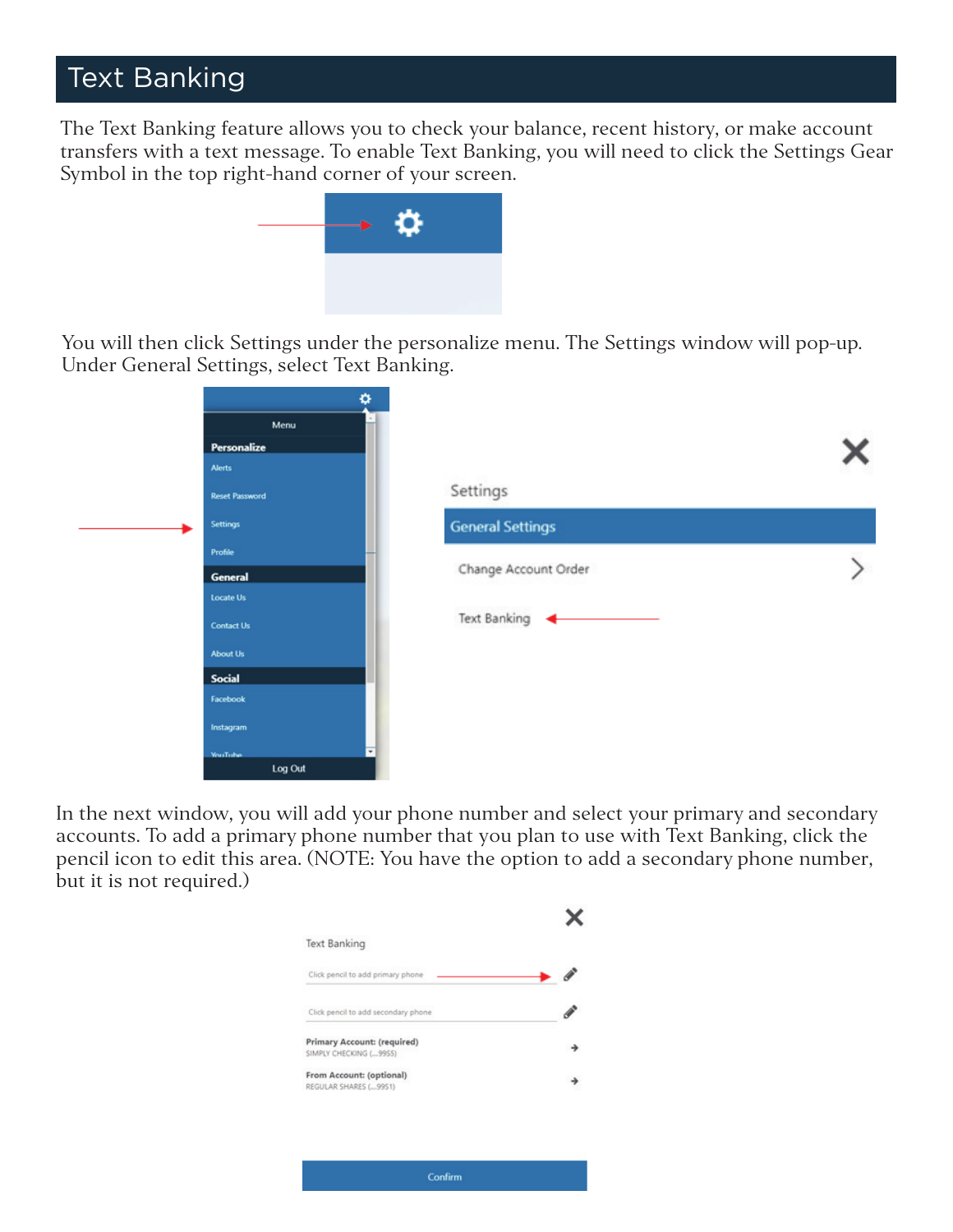To save your number, click the save icon. To set your Primary and From accounts, click the right arrow which will activate the drop down menu where you can choose from your available accounts. NOTE: The primary account is the account you will receive information on when you check your recent history or make transfers to from your secondary account.

Once you have saved your number, and selected your account preferences, click the blue Confirm button to finish.

| Text Banking                                           |               |  |
|--------------------------------------------------------|---------------|--|
| $\mathcal{L}$                                          | 冎<br>$\infty$ |  |
| Click pencil to add secondary phone                    |               |  |
| Primary Account: (required)<br>SIMPLY CHECKING ( 9955) |               |  |
| From Account: (optional)<br>REGULAR SHARES (99S1)      |               |  |
|                                                        |               |  |
| Confirm                                                |               |  |
|                                                        |               |  |

You will then receive a text message from 592-17 with a code you will need to activate text banking. Enter the code into the text box on your computer, then select the blue OK button on the window.

|                                     | Yolo Federal Credit Union |    |  |
|-------------------------------------|---------------------------|----|--|
| Validation Code                     |                           |    |  |
| Enter code to activate text banking |                           |    |  |
|                                     |                           |    |  |
|                                     |                           |    |  |
|                                     |                           |    |  |
|                                     |                           |    |  |
|                                     |                           |    |  |
|                                     |                           |    |  |
| Cancel                              |                           | OK |  |
|                                     |                           |    |  |